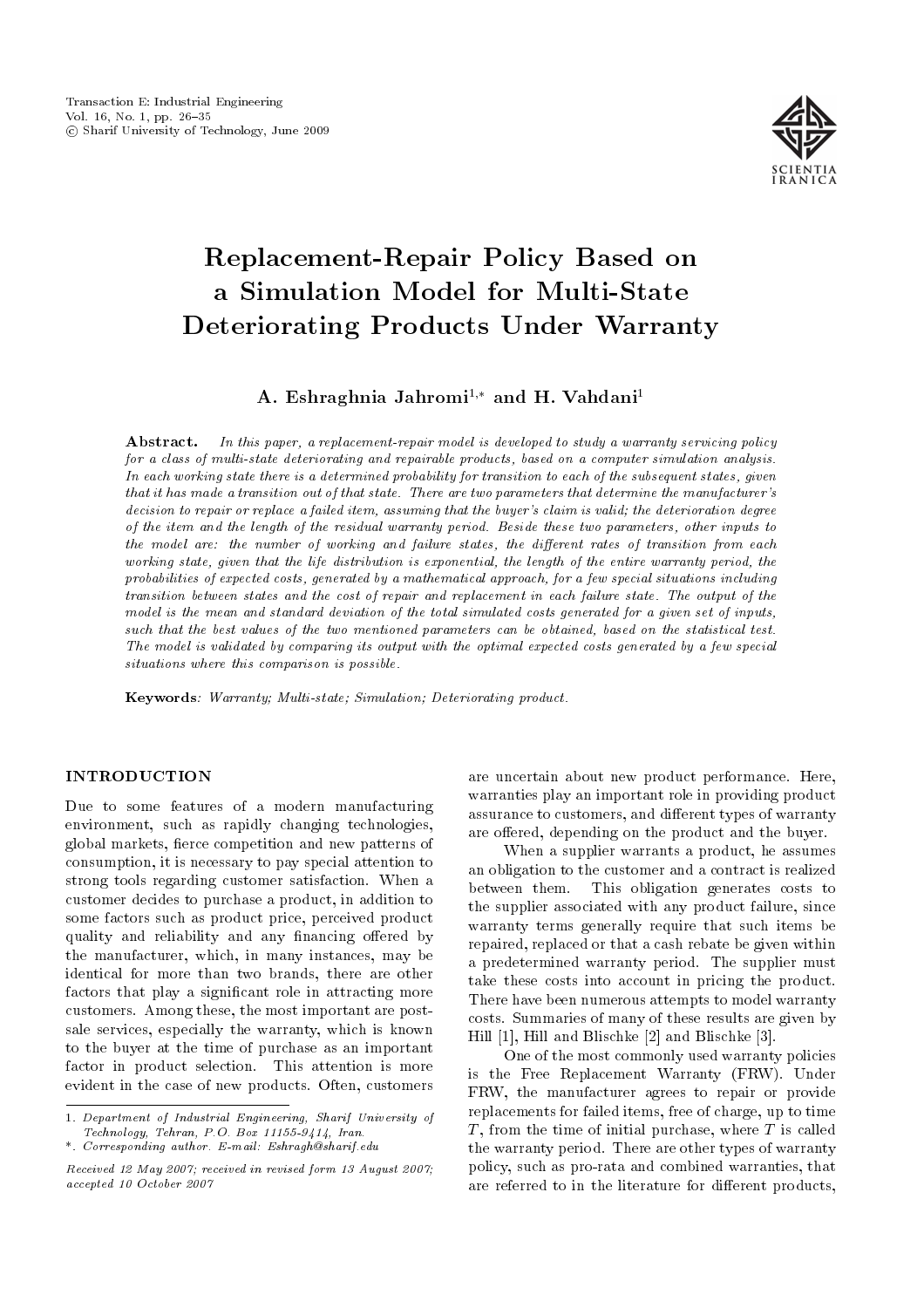but which are not taken into consideration in this paper.

With a given warranty policy, the manufacturer usually has the option of replacing a failed item with a new one or simply repairing it. Various research results have been reported on how a manufacturer should service a given warranty, utilizing repair or replacement, in order to minimize the total expected cost to the manufacturer during the warranty period. Nguyen and Murthy [4] present models for the evaluation of expected warranty costs and the variance of these costs, considering factors such as; general product lifetime distribution and time dependent repair cost, good-asnew repair or replacement, minimal repair, a mixture of replacement and minimal repair, and imperfect repair. For the FRW with a fixed warranty period,  $T$ , Nguyen and Murthy [5] studied a warranty servicing policy to minimize the expected warranty servicing costs. When an item fails and is returned to the manufacturer, the decisions that the manufacturer has to make are:

- 1. Whether to replace a failed item with a new one or with a repaired item from the stock of repaired items;
- 2. Whether to repair the failed item received or to discard it;
- 3. Which type of repair should be carried out.

They propose an optimal servicing strategy for such a warranty policy. Nguyen and Murthy [6] examined the combined FRW with fixed and renewed periods of  $T$  and  $W$ , respectively. When an item fails within the fixed warranty period,  $T$ , for the first time, after performing the optimal amendatory action, it is returned to the customer with a renewed period of warranty  $(W)$ . They propose an optimal servicing strategy for the warranty policy. Bohoris and Yun [7] provide equations for calculation of the expected value and variance of the manufacturer's total warranty costs under the combined warranty policy, minimal repair, and Weibull lifetime distributions. Chun and Tang [8] determine the warranty price for the FRW policy assuming a constant failure rate and a constant repair cost throughout the warranty period, and manufacturer and customer risk aversion behavior for future repair costs. Murthy et al. [9] propose a warranty policy which incorporates an incentive feature to reduce customer dissatisfaction of defective products. It involves the manufacturer offering compensation, for consumers who experience early product failure, as part of the warranty policy. They study the optimal design of such a policy, considering product quality variations, the warranty policy and the servicing strategy of the manufacturer.

All research results on warranty servicing strategies reviewed above, assume that an item under warranty may experience only two possible states: working or failure. They do not address the deterioration of the item through time. The change in state of the item under warranty, with the different approaches used here, is modeled by Nguyen and Murthy [4] using imperfect repair and by Nguyen and Murthy [6] using replacement by another repaired item. In these cases, the repaired or replaced items may be considered as being in a different state, because they have a failure rate function different from that of just before the failure. The idea of this problem, perhaps, returns to Derman et al. [10] who studied the optimal replacement problem of a component where there are  $n$  types of replacements available, differing only in price and the failure rates of exponential life distributions. Assaf and Levikson [11] and Assaf [12] extend this model to arbitrary and phase-type life distributions. However, they do not model multi-state equipment or items that deteriorate continuously due to usage or age. These models do not consider the natural deterioration of the component and are not suitable for consumer product warranties where, normally, the customer's item is either replaced with a new one or minimally repaired. The customer may dislike having his or her failed item replaced with another used one.

As a more recent contribution, Zuo et al. [13] developed a model for a class of multi-state deteriorating products, wherein each item may gradually deteriorate along a predetermined number of working states. The problem facing the manufacturer is to choose an appropriate action (repair or replace) for each failure state during the warranty period that minimizes the total expected servicing cost during the warranty.

In this paper, a warranty servicing model for a special class of multi-state deteriorating products is developed. There are  $N$  different working states, each of which may be experienced by an item during the warranty period. It may fail during each of these states, so there are  $N$  possible failure states. The transition between working states has a special rule and the possibility of transitions between nonsuccessive working states, due to some unpredictable events that may take place upon utilization of the item, has been assumed. When an item fails during the warranty period, there are two variables that specify the manufacturer's decision on whether to repair it using minimal repair or to replace it with a new one free of charge to the customer. Those parameters are the degree of deterioration of the failed item and the residual warranty period (from the time of failure to expiration of the warranty). The objective function is minimization of the total expected cost expended by the manufacturer during the warranty period.

The remainder of this paper is organized as follows. First, descriptions and assumptions of the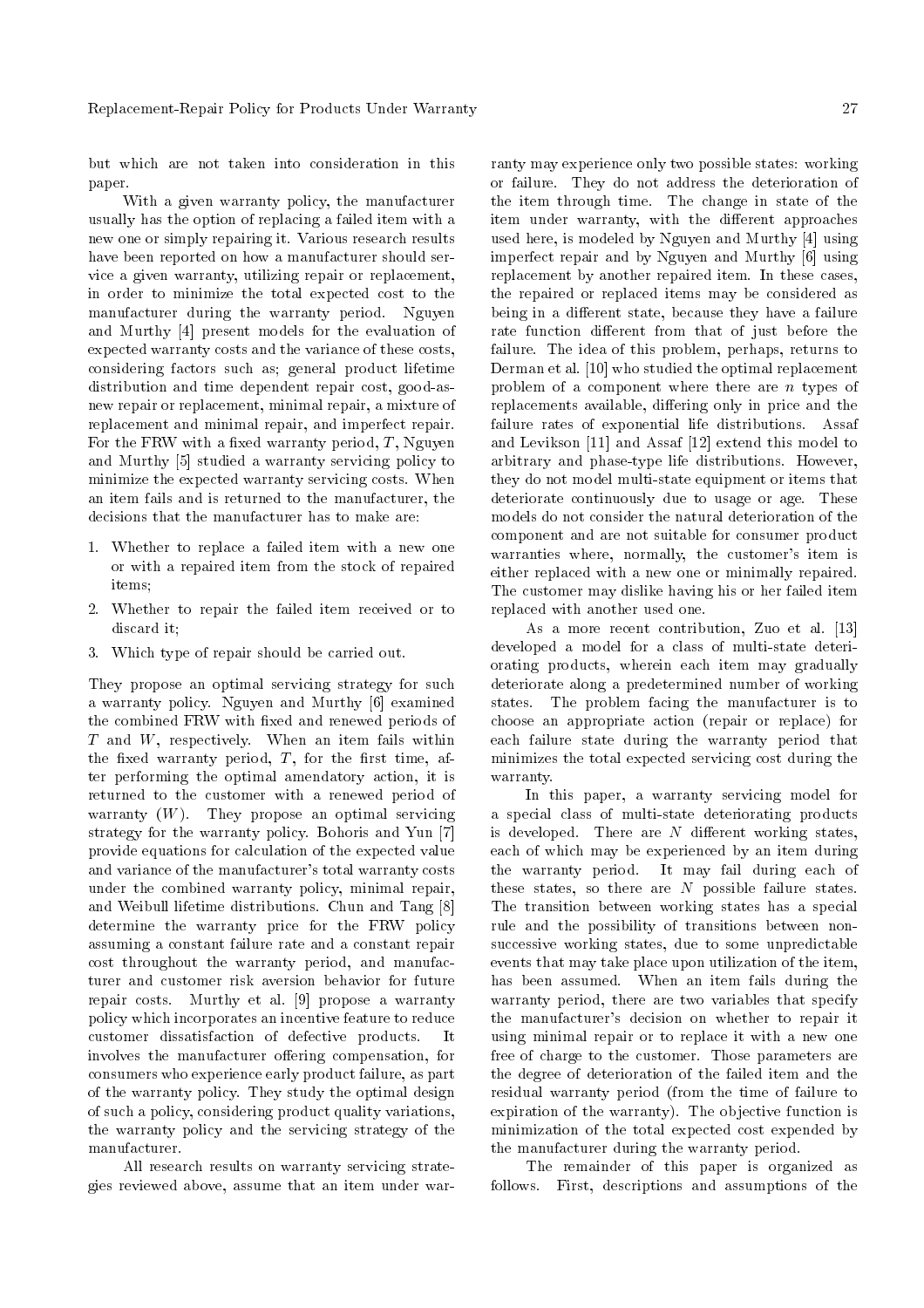proposed model are given. Then, a detailed description of the simulation model, along with a mathematical derivation of the warranty servicing cost, is presented. Following that, there is a discussion of a small sampling study performed for model validation. This is accomplished by comparison of the simulation results with some validated results for a few special cases that have been presented in the literature.

## DESCRIPTION OF MODEL

There are two types of variable that can be used to model the deterioration of an item with time; continuous or discrete. Although models of deterioration, based on the discrete approach, are an approximation for the real world, where the deterioration is continuous, they have the advantage of being simpler than the models based on a continuous approach and are also easier to analyze.

The discrete approach, involving  $N$  discrete working states numbered from 1 through  $N$ , is as follows. Working state 1 corresponds to a new item and the degree of deterioration increases with the working state so that working state  $j$  corresponds to greater deterioration than working state i if  $j > i$ . Once the item enters working state  $j$ , it can either fail or move to any of the subsequent states. If it enters a failed state, then it can be made operational, either through minimal repair or by replacement. In the former case, it is restored back to working state  $j$  and, in the latter case, it is brought back to working state 1. In working state  $N$ , when a failure occurs, the item is made operational by replacement, so that the working state becomes 1 after replacement.

The changes in the states are modeled as follows. Once the item enters working state  $j$ , it stays in that state for a random length of time, which is given by an exponential distribution with transition parameter  $\mu$ *j*. This implies that the mean time to transition is  $1/\mu j$ . The parameter,  $\mu j$ , in conformity with the real world, increases as  $j$  increases from 1 to  $N$ . It means that the expected number of transitions increases as the item proceeds to the latest states. The probability that it moves to working state  $k(k > j)$  is  $P_{jk}$  and the probability that it fails (and moves to failed state  $j$ ) is

given by 
$$
\left(1 - \sum_{k=j+1}^{N} p_{jk}\right)
$$
.

One of the great advantages of such a model is its flexibility, which enables one to cover different models presented in the literature, due to different methods for parameter settings. For example, if one sets  $P_{jk} = 0$ for all  $k > (j + 1)$ , then, the model presented by Zuo et al. [13] is attained and the authors simulation model can be easily veried, which keeps its generality.

The item is sold with a FRW policy with warranty

period T. This requires the manufacturer to either repair or provide replacements for failed items, free of charge, up to time  $T$ , from the time of the initial purchase. The warranty expires at time  $T$  after The warranty expires at time  $T$  after purchase. It is assumed that the item is repairable and that the manufacturer has the option of either repairing a failed item or replacing it with a new one when it is returned under warranty and the buyer's claim is valid. The repair or replacement time is assumed to be relatively short compared with the mean time between failures and, hence, can be treated as negligible. The optimal choice, based on minimizing the expected cost of warranty service, has the following general form:

The failed item in failure state j is  $1 \leq j \leq$ N. Whereas the residual warranty time up to the expiration of the warranty period is  $t, 0 \le t \le T$  is replaced with a new one, if, and only if,  $k \leq j \leq N$ and  $t \geq \alpha$ , otherwise, it is minimally repaired, where  $2 \leq k \leq N$  and  $0 \leq \alpha \leq T$ ;

k and  $\alpha$  are the decision variables in this optimization problem and the policy is characterized by these two parameters. The manufacturer has to select the parameters, k and  $\alpha$ , to minimize the expected cost of servicing the warranty. Under this policy, most items which failed during the warranty period (assuming higher costs for replacement in comparison with repair costs) would normally be minimally repaired. However, if an item fails early in the warranty period and if, for some reason, the degree of deterioration is large, then, it is more economical to replace it with a new one. As a result, the policy effectively avoids (a) unnecessary replacements when the failed item has only experienced minor deterioration and (b) excessive repairs when the failed item has already experienced heavy deterioration and the remaining warranty service time is still long.

Let  $C(\alpha, k; T)$  denote the expected warranty servicing cost per item to the manufacturer under this warranty servicing policy. Then, the problem is to determine which optimal  $k$  and  $\alpha$  values yield the minimum value for  $C(\alpha, k; T)$ . Initially, the notation used in this paper is introduced. Second, an expression is derived for  $C(\alpha, k; T)$  and, then, in the next section, the simulation framework used for finding the best values of the decision variables is explained. For more convenience, the following notation, presented by Zuo et al. [13] is used:

- $N$  number of working states,<br> $T$  length of original warranty
- T length of original warranty period,<br>  $K$  decision variable  $(2 \leq k \leq N)$ .
- decision variable  $(2 \leq k \leq N)$ ,
- $\alpha$  decision variable  $(0 < \alpha < T)$ ,
- $C_m^{(i)}$ cost of minimal repair, given that the item is failed in state  $i(i = 1, 2, \dots, N)$ ,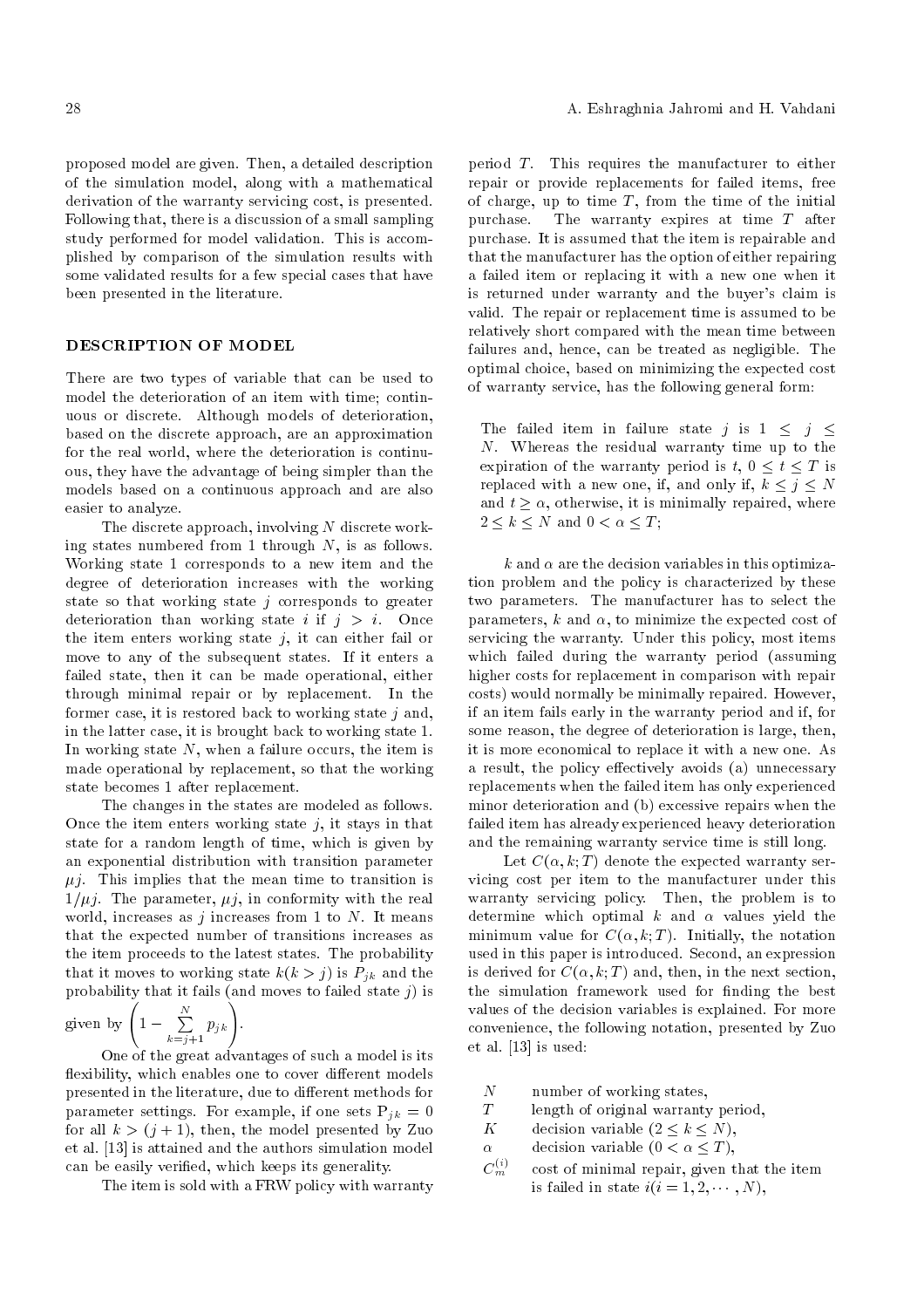Replacement-Repair Policy for Products Under Warranty 29

- $C_r^{( \, i)}$ cost of replacing the failed item, given that it failed in state  $i(i = 1, 2, \cdots, N),$
- $\mu_i$  rate of transition from working state  $i(i = 1, 2, \cdots, N),$
- $P_{ij}$  probability of the item entering working state  $j$ , given that it has made a transition out of working state  $i(i = 1, 2, \dots, N - 1)$ ,

$$
\begin{pmatrix}\n1 - \sum_{k=i+1}^{N} P_{ik}\n\end{pmatrix}
$$
 probability of the item entering failure state *i*, given that it has made a transition out of working state *i* (*i* = 1, 2, · · · , *N* - 1),  
\n*L* length of confidence interval,  
\n*A* level of significance,  
\n*S* standard deviation of sample,  
\nNOR number of replications.

For more clarication, Figure 1 shows all the possible states of the item and the possible transitions among the states, where circles and squares denote working states and failure states, respectively.

In addition, the following assumptions are made:

- (a) After any failure, the manufacturer faces the customer claim and all failures during the warranty period are valid.
- (b) The time taken for repair or replacement, in comparison with the mean time between failures, is treated as negligible.

Furthermore, it is assumed that, as the item passes to the latest working state, due to usage, where the degree of deterioration gradually increases, the corresponding rate of transition to the failure state increases too. In other words, it is more likely to make the transition to a failure state instead of a transition to another working state. Assumption (c) shows this condition mathematically:

(c) 
$$
\mu_1 \left( 1 - \sum_{j=2}^N P_{1j} \right) < \mu_2 \left( 1 - \sum_{j=3}^N P_{2j} \right) < \cdots
$$
  
 $< \mu_N \quad (j = 1, 2, \cdots, N-2).$ 

Due to the different patterns of usage of identical items, different patterns of deterioration may take place. As a special pattern, it is assumed that the mean rate of transition between working states decreases, as the distance between states increases and transition between more adjacent states is more likely. In this manner, not only is it possible to consider the possibility of transition between non-successive states, but it is also possible to contemplate real world conditions in this model. It is important to mention that the chances of an item transiting from state 1 to N are very low. Assumption (d) implies this situation mathematically.

(d) 
$$
\mu_j P_{j(j+1)} > \mu_j P_{j(j+2)} > \cdots > \mu_j P_{jN}
$$
,

 $(j = 1, 2, \cdots, N - 2).$ 

Furthermore, it is assumed, as the deterioration degree increases, that the needed amendatory cost will increase. Items that have passed through



Figure 1. State transition diagram of a warranted item.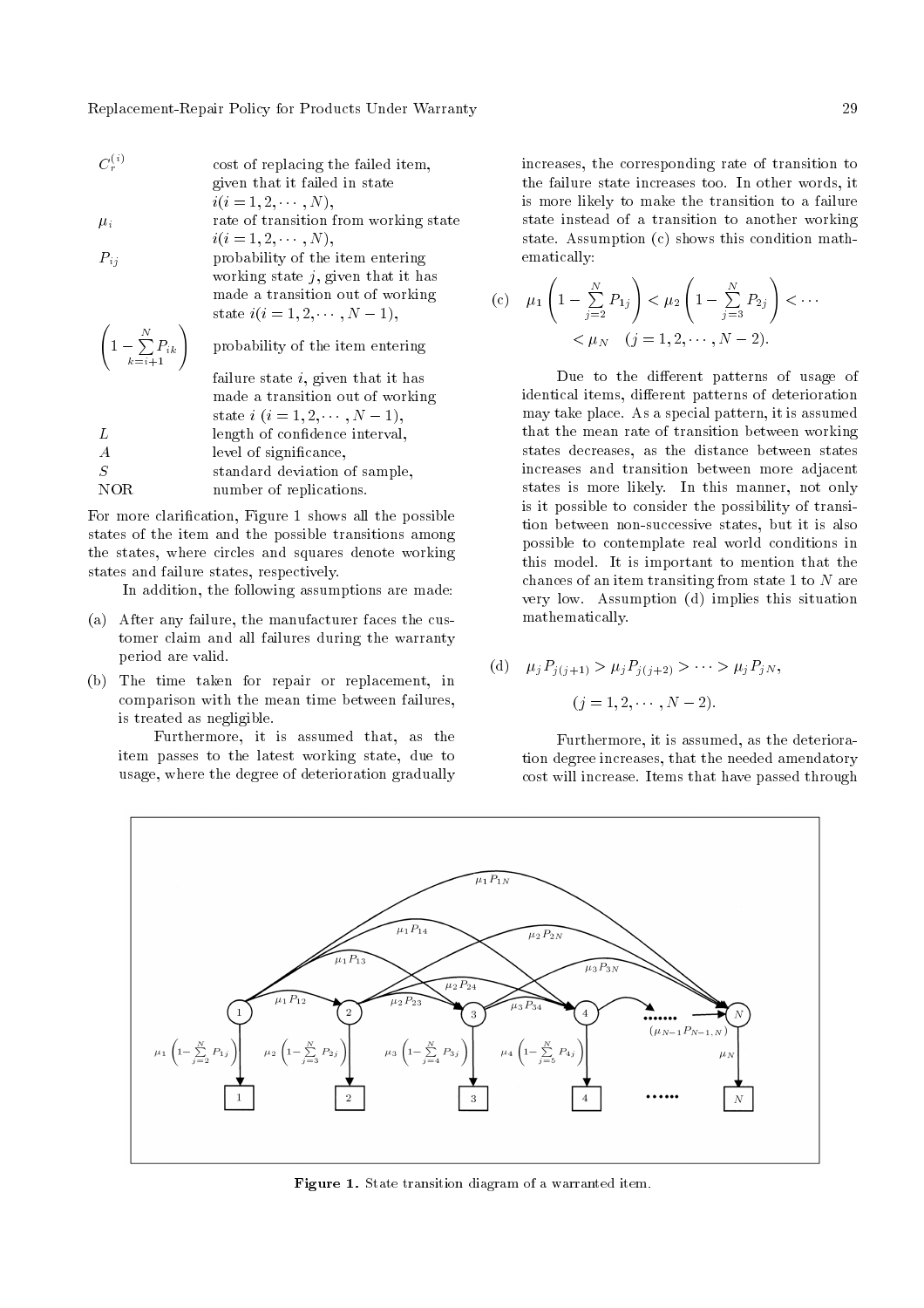too many states become more costly to repair or replace. Also, in case of replacement, this change may have a non-decreasing trend, because many deteriorated items that need to be replaced can no longer be used. The mathematical expressions of these assumptions are presented in (e) and (f) as follows:

(e) 
$$
C_m^{(1)} < C_m^{(2)} < \cdots < C_m^{(N-1)} < C_m^{(N)}
$$
.

(f) 
$$
C_r^{(1)} \leq C_r^{(2)} \leq \cdots \leq C_r^{(N-1)} \leq C_r^{(N)}
$$
.

## WARRANTY COST AND SIMULATION MODEL

For special case  $N = 2$ , i.e., the item has only two possible working states and two possible failure states, the model changes to the model presented by Zuo et al. [13] and the optimal policy can easily be obtained mathematically, as presented in their paper. So, in this case, nding the deterministic solution is possible and simulation is not required to find an approximate solution. However, the simulation solution can be compared with the optimal one as a tool for validation of the simulation model. Therefore, it is assumed that the number of working states is at least 3 and, so the number of failure states.

The general case with  $N > 2$  is now considered. Let  $X_i$  and  $I_i$  represent the time to the first failure and the corresponding failure state, respectively, under the assumption that the item is in working state  $i(i =$  $1, 2, \dots, N$  at time  $t = 0$  (general case). Clearly,  $X_i$ and  $I_i$  are two dependent random variables, where  $X_i \in$  $(0, \infty)$  and  $I_i = i, i + 1, \cdots, N$ . In order to derive an expression of warranty servicing cost, one should find the joint probability distribution of these two random variables in a way similar to the method proposed by Zuo et al. [13].

The cumulative and density probability distribution function of the time to the first failure is defined as follows:

$$
F_{ij}(x) = \Pr\{X_{i \le x} \text{ and } I_i = j\},
$$
  
\n
$$
j = i, i + 1, ..., N,
$$
  
\n
$$
1 \le i \le N,
$$
 (1)

$$
f_{ij}(x) = \frac{dF_{ij}(x)}{dx}, \qquad 1 \le i \le j \le N. \tag{2}
$$

The deterioration process of the item, given that all the time distributions of staying at each working state are exponential, can be regarded as a continuous-time Markov process with  $2N$  possible states (see Figure 1). In order to derive the joint probability distribution of  $X$  and  $I$ , one treats the  $N$  possible failure states of the item as the N absorbing states of this Markov process. The first failure time of the item is the time at which the process enters an absorbing state. Define:

$$
P_i(t)
$$
 = Pr {The item is in working state *i* at time *t*},

$$
i=1,2,\ldots,N,
$$

 $Q_i(t) = \Pr \{ \text{The item is in failure state } i \text{ at time } t \},$ 

$$
i=1,2,\ldots,N.
$$

It is evident that, by this definition, one has:

 $F_{ii}(t) = Pr \{The failure time of the item is less$ 

than or equal to  $t$  and its failure state

is 
$$
j
$$
 at time  $t$ } =  $Q_j(t)$ ,  

$$
j = i, i + 1, i + 2, ..., N.
$$
 (3)

One now just needs to find the values of  $Q_i(t)$  for any  $j$ , which is not a difficult process. By writing out the Kolmogorov equations for this Markov process, one should be able to find the  $Q_j(t)$ . One has:

$$
\frac{d}{dt} \begin{pmatrix} P_1(t) \\ P_2(t) \\ \vdots \\ P_N(t) \end{pmatrix} = \begin{pmatrix} -\mu_1 & 0 & 0 & 0 & \cdots & 0 & 0 \\ P_{12}\mu_1 & -\mu_2 & 0 & 0 & \cdots & 0 & 0 \\ \vdots & \vdots & \ddots & \vdots & \ddots & \vdots \\ P_{1N}\mu_1 & P_{2N}\mu_2 & \cdots & P_{N-1,N}\mu_{N-1} & -\mu_N \end{pmatrix}
$$
\n
$$
\begin{pmatrix} P_1(t) \\ P_2(t) \\ \vdots \\ P_N(t) \end{pmatrix}, \qquad (4)
$$

$$
\frac{dQ_i(t)}{dt} = \mu_i \left( 1 - \sum_{j=i+1}^N P_{ij} \right) P_i(t),
$$
  
  $i = 1, 2, \dots, N - 1,$  (5)

$$
\frac{dQ_N(t)}{dt} = \mu_N P_N(t). \tag{6}
$$

In order to reach the mentioned assumptions for the initial situations of the sold item, the initial conditions of these differential equations are adjusted as: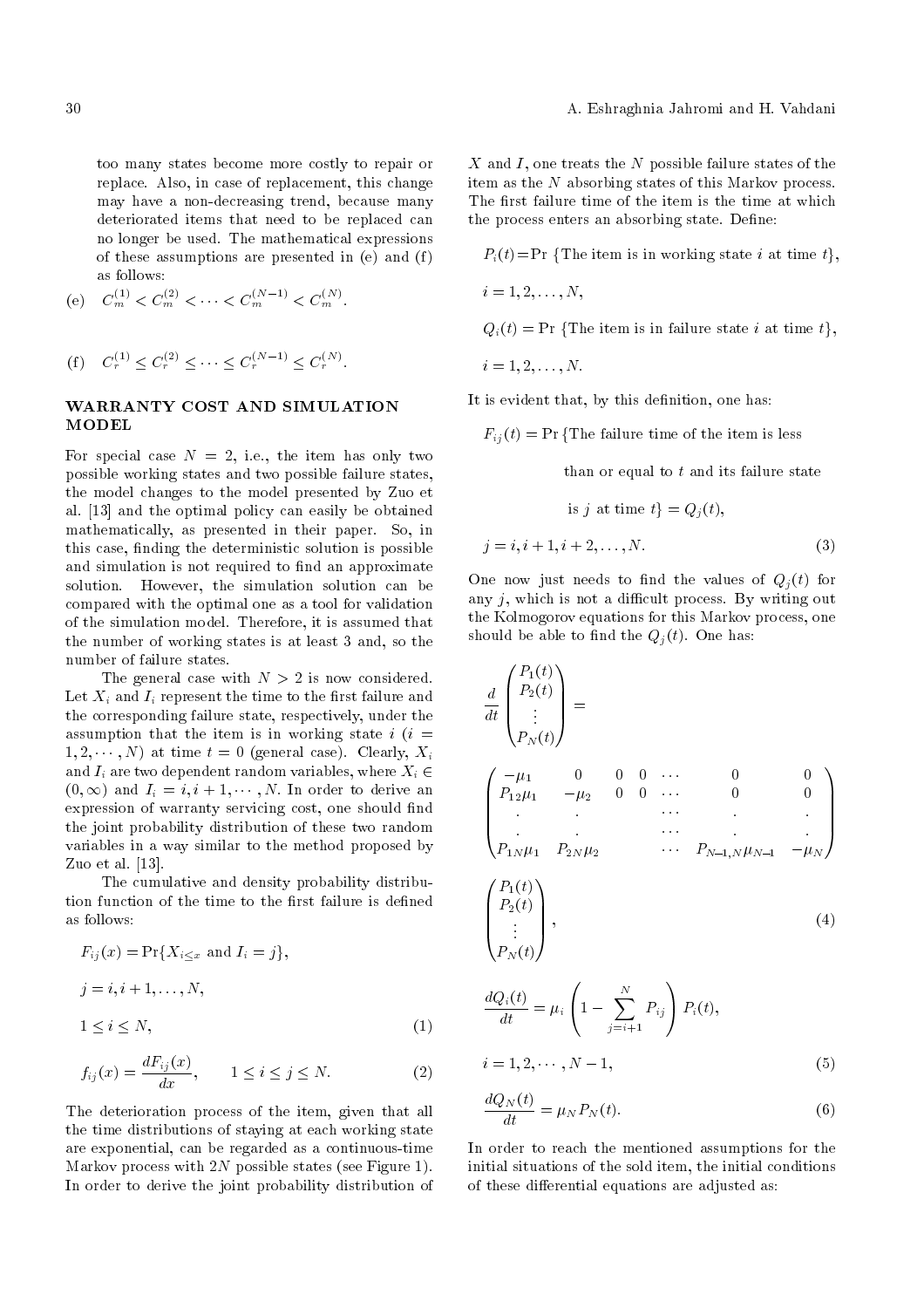Replacement-Repair Policy for Products Under Warranty 31

$$
P_k(0) = 1,
$$
  $P_i(0) = 0,$   
for  $i = 1, \dots, k - 1, k + 1, \dots, N,$   
 $Q_i(0) = 0,$  for  $i = 1, 2, \dots, N.$ 

Then, the  $Q_i(t)$ , obtained by solving Equations 4 to 6, should equal  $F_{kj}$  for all  $k \leq j \leq N$ . In other words, solving Equations 4 to 6 with these initial conditions, which is compatible with the authors assumptions, leads one to obtaining the joint probability distribution,  $f_{kj}(t)$ , for all  $1 \leq k \leq j \leq N$ . Now, one is able to find the expected warranty servicing cost formulation.

Let  $A_i(t)$  represent the expected cost to the manufacturer during the remaining warranty period, given that the item is in working state  $i$   $(i = 1, 2, \cdots, N)$ and the length of the remaining warranty period is  $t$  (0 <  $t \leq T$ ). Then, the expected total warranty servicing cost per item to the manufacturer is given by  $A_1(T)$ .

In the following, the integral equations for  $A_i(t)$ are written. Two different cases need to be considered.

#### Case 1:  $t < \alpha$

Taking note that the item has an exponential sojourn time in each working state and that its repair and replacement times are negligible, one has:

$$
A_i(t) = \sum_{j=i}^{N} \int_{0}^{i} \left[ C_m^{(j)} + A_j(x) \right] f_{ij}(t - x) dx,
$$
  
\n
$$
i = 1, 2, \cdots, N.
$$
 (7)

Case 2:  $t \geq \alpha$ 

$$
A_i(t) =
$$
\n
$$
\begin{cases}\n\omega_i(t) + \sum_{j=i}^{k} \int_{\alpha}^{t} \left[ C_m^{(j)} + A_j(x) \right] f_{ij}(t - x) dx \\
+ \sum_{j=k+1}^{N} \int_{\alpha}^{t} \left[ C_r^{(j)} + A_1(x) \right] f_{ij}(t - x) dx \\
\text{for } i = 1, 2, \dots, k \\
\omega_i(t) + \sum_{j=i}^{N} \int_{\alpha}^{t} \left[ C_r^{(j)} + A_1(x) \right] f_{ij}(t - x) dx \\
\text{for } i = k+1, \dots, N\n\end{cases}
$$
\n(8)

where:

$$
\omega_i(t) = \sum_{j=i}^N \int_0^\alpha \left[ C_m^{(i)} + A_j(x) \right] f_{ij}(t-x) dx,
$$
  

$$
\alpha \le t \le T, \qquad i = 1, 2, \cdots, N.
$$
 (9)

It is very difficult to obtain closed form solutions of Equations 8 and 9. However, they can be easily evaluated by simulation. The goal is to calculate the warranty servicing cost,  $A_1(T)$ . A simplified flowchart of the simulation model developed in this study is given in Figure 2. This chart shows the basic dynamics of the modeled replacement-repair process.

Referring to Figure 2, the warranty process begins when the item is placed in service. The next event in the process occurs when the first failure is perceived. According to predefined conditions, related events occur. Then, the warranty process starts over with modied parameters until one of the paths leads to the event "process ends".

In order to produce an estimated cost for the warranty of particular specifications, the simulation model must have, as input, the characteristics of the item's life distribution in each working state and the specications of the warranty provisions. The necessary inputs for a simulation run are:

- 1. The parameters of life distribution in each working state,  $\mu_i$ ;
- 2. The length of the warranty period,  $T$ ;



Figure 2. Flow chart of the warranty process.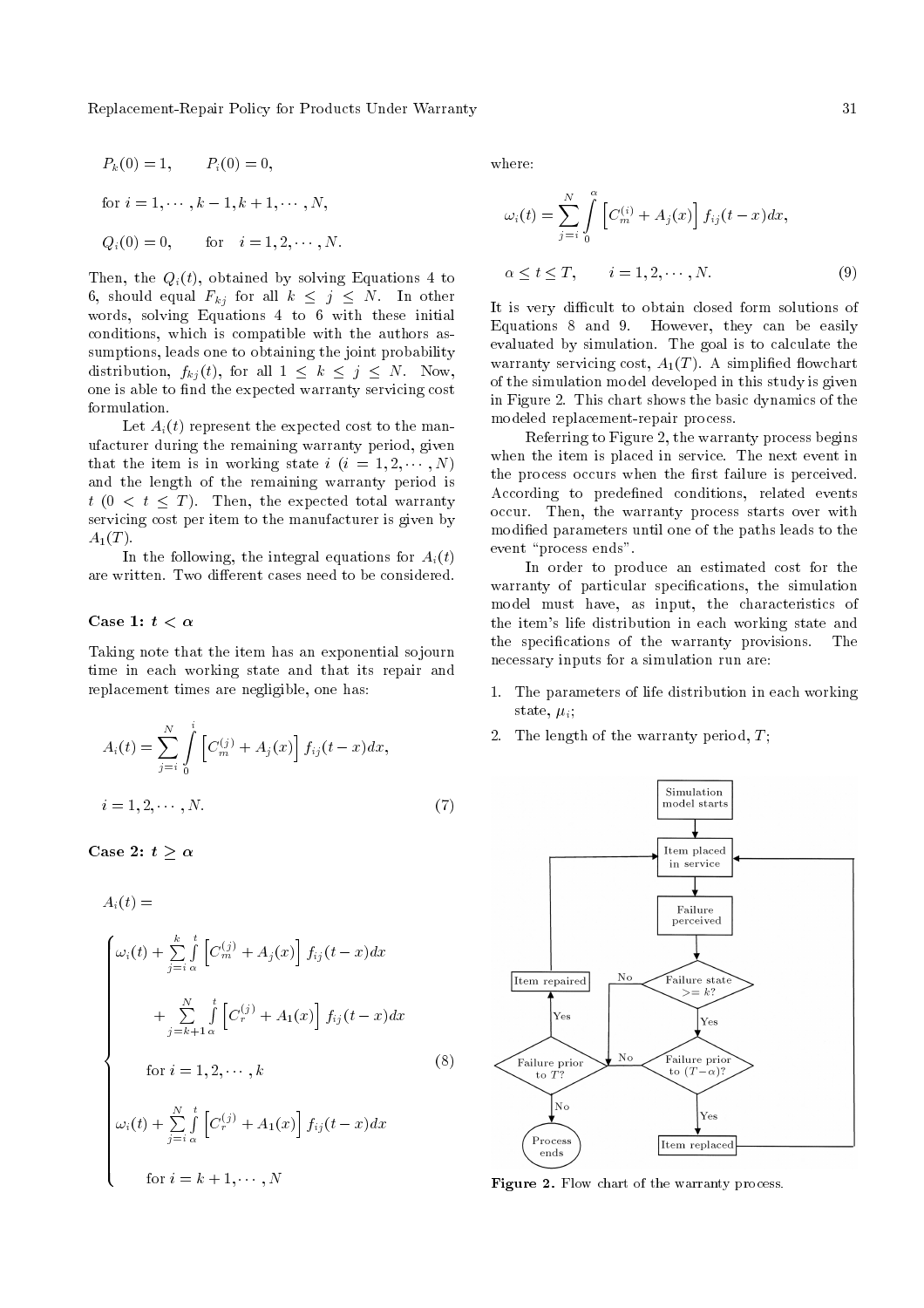- 3. The number of working and failure states, N;
- 4. The probabilities of transition between states,  $P_{ij}$ ;
- 5. The cost of repair and replacement in each failure state,  $C_m^{(i)}$  and  $C_r^{(i)}$ ;
- 6. The policy specification parameters,  $\alpha$  and K.

The simulation program was executed with VI-SUAL SLAM (Awesim 3.0) software. A listing of the V.S. source of the modeling statement is available from the authors upon request. The key to successful implementation of any Mont Carlo simulation model is the random number generation of different probability distributions. The V.S. software made this very easy by preparing the predened and available tools for generating random numbers of different probability distributions.

In order to find the appropriate value of the needed number of replications, it is necessary to determine the level of signicance and the length of the confidence interval around the population mean. This length is equivalent to the accepted deviation from the population mean. With respect to the central limit theorem, the sample mean follows a normal distribution for a large number of replications. So, the length of two-sided confidence interval  $(L)$  to estimate the population mean, can be shown as:

$$
L = 2 \times z_{a/2} \times S/\sqrt{\text{NOR}}.\tag{10}
$$

In Equation 10,  $z_{a/2}$  indicates the percentile of a standard normal distribution at (1-a) level of signicance, and S stands for the standard deviation of the sample. When, for an examined simulation practice with a known number of replications, the calculated value of L becomes less than the predefined accepted range of deviation from the population mean (or equally its estimation), then, the appropriate number of replications has been specified. It is necessary to point out that one needs to find the minimum value of NOR that satisfies the mentioned condition, considering the time required for completing the simulation.

## NUMERICAL EXAMPLE

The simulation method described in the previous subsection was run to calculate the warranty servicing cost for the following numerical example, with the inputs, as follows:

| $N=4$ ,                                     |                          | $T = 3$ years, $\mu_1 = 0.5$ /year, |
|---------------------------------------------|--------------------------|-------------------------------------|
| $\mu_2 = 2/\text{year},$                    | $\mu_3 = 3/\text{year},$ | $\mu_4 = 3.5/\text{year},$          |
| $P_{12}=0.6,$                               | $P_{13} = 0.2$ ,         | $P_{14} = 0.1,$                     |
| $P_{23} = 0.5,$                             | $P_{24} = 0.1,$          | $P_{34} = 0.6,$                     |
| $C_r^{(1)}$ = \$40.                         | $C_r^{(2)} = $50.$       | $C_r^{(3)} = $300.$                 |
| $C_r^{(4)} = $400.$                         | $C_m^{(1)} = $300,$      | $C_m^{(2)} = $500.$                 |
| $C_m^{(3)} = $600, \quad C_m^{(4)} = $800.$ |                          |                                     |

It is necessary to mention that it is assumed that, at most, 5% deviation from the estimated population mean will be accepted and that the level of signicance is 95%. Numerical results in this example show that, with nearly 5,000 replications, the mentioned condition will be satisfied. These results are presented in Table 1 and the effect of different values of k and  $\alpha$  on the mean warranty cost is shown in Figure 3.

If the mean warranty cost has to be the only criterion for selecting the optimal value of the decision variables, then  $K = 3$  and  $\alpha = 0.4$  are the optimal values that have minimum warranty costs. As can be seen, for these parameters, the total expected and standard deviations of warranty servicing costs are \$484.58 and \$12.34, respectively. In other words, to minimize the expected warranty servicing cost when the warranty period is 3 years, the manufacturer should minimally repair all failures, except when the item is in failure state 3 or 4 and the remaining warranty period is longer than 0.4 years.

For better understanding, Figure 3 presents  $a$ graphical comparison between different values of warranty costs, according to different values of variables  $K$ and  $\alpha$ .

Small differences between the optimal expected warranty cost and its adjacent values, encouraged the performance of a statistical test, in order to clarify whether or not there is any other parameter setting with a smaller mean warranty cost. It is required to test the null hypothesis,  $H_0$  :  $\theta^* \leq \theta$  versus  $H_1$  :  $\theta^*$  >  $\theta$ , where  $\theta^*$  and  $\theta$  are the population mean of the warranty cost for an optimal parameter setting and other parameters to be tested, respectively.

For this purpose, it is necessary to define a new level of signicance and an appropriate statistic. According to the nature of the performed simulation and the lack of any rational reason for the variance equality of the sample mean for different parameters, it seems that the most appropriate statistic for testing



Figure 3. Mean warranty servicing cost as a function of  $K$  and  $\alpha$ .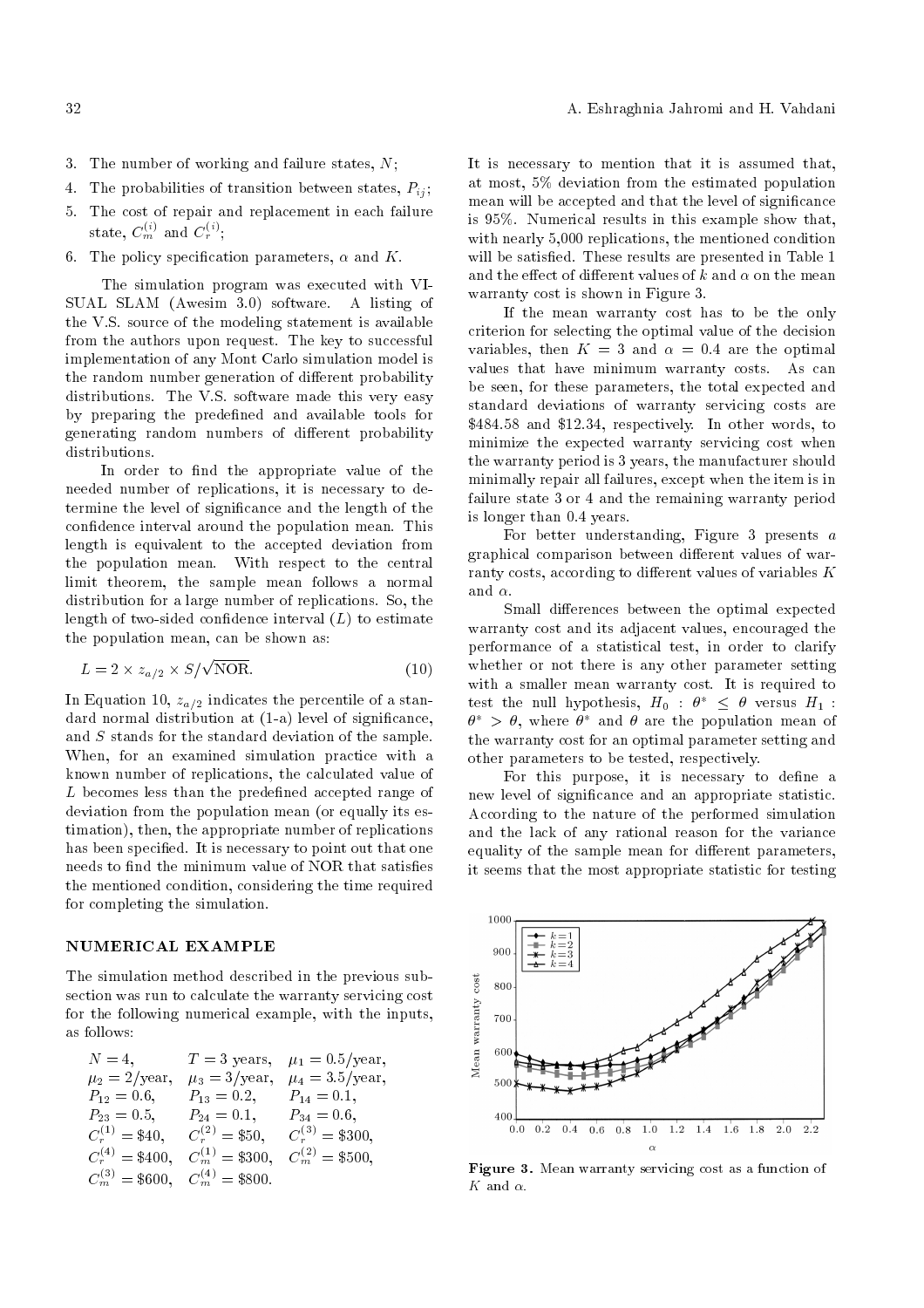$\overline{1}$ 

|                         |                              |               |                              | K              |                              |              |                              |                |
|-------------------------|------------------------------|---------------|------------------------------|----------------|------------------------------|--------------|------------------------------|----------------|
| $\overline{\mathbf{4}}$ |                              | 3<br>$\bf{2}$ |                              | $\mathbf{1}$   |                              |              |                              |                |
| Mean<br>S.D.            | Mean<br>Warranty<br>$\cos t$ | Mean<br>S.D.  | Mean<br>Warranty<br>$\cos t$ | $Mean$<br>S.D. | Mean<br>Warranty<br>$\cos t$ | Mean<br>S.D. | Mean<br>Warranty<br>$\cos t$ | $\alpha$       |
| 14.06                   | 573.65                       | 12.49         | 508.09                       | 13.37          | 567.66                       | 12.72        | 598.27                       | $\Omega$       |
| 13.97                   | 567.73                       | 11.96         | 497.29                       | 13.13          | 554.77                       | 12.63        | 585.96                       | 0.1            |
| 14.01                   | 562.89                       | 11.81         | 494.23                       | 13.17          | 546.94                       | 12.89        | 571.18                       | 0.2            |
| 14.01                   | 563.59                       | $12.02\,$     | 494.39                       | 13.17          | 539.53                       | 12.90        | 566.34                       | 0.3            |
| 14.27                   | 562.41                       | 12.34         | $484.58*$                    | 13.38          | 532.77                       | 12.86        | 565.34                       | 0.4            |
| 14.60                   | 563.97                       | 12.08         | 495.31                       | 13.30          | 532.52                       | 12.96        | 559.52                       | 0.5            |
| 14.87                   | 574.64                       | 12.37         | 497.87                       | 13.81          | 537.50                       | 13.20        | 558.42                       | 0.6            |
| 15.24                   | 587.22                       | 12.83         | 510.15                       | 13.28          | 542.51                       | 13.27        | 563.54                       | 0.7            |
| 15.88                   | 607.53                       | 13.47         | 525.79                       | 13.66          | 551.02                       | 13.82        | 563.94                       | 0.8            |
| 16.81                   | 618.79                       | 14.06         | 538.13                       | 14.13          | 558.99                       | 14.35        | 577.31                       | 0.9            |
| 17.55                   | 646.33                       | 15.09         | 561.52                       | 14.81          | 567.72                       | 14.95        | 588.75                       | 1              |
| 18.65                   | 665.48                       | 15.78         | $581.48\,$                   | 15.74          | 591.85                       | 16.08        | 606.51                       | 1.2            |
| 19.29                   | 692.52                       | 16.80         | 611.68                       | 16.97          | 609.59                       | 16.85        | 628.71                       | 1.3            |
| $22.71\,$               | 716.84                       | 18.34         | 642.72                       | 18.09          | 627.94                       | 18.20        | 648.33                       | 1.4            |
| 21.37                   | 748.73                       | $19.31\,$     | 665.61                       | 19.50          | 650.48                       | 18.97        | 671.52                       | 1.5            |
| 22.05                   | 781.40                       | 21.14         | 696.80                       | 20.50          | 682.53                       | 19.71        | 700.37                       | $1.6\,$        |
| 22.97                   | 814.68                       | 22.08         | 732.57                       | $21.43\,$      | 711.61                       | 21.21        | 723.54                       | 1.7            |
| 23.32                   | 843.67                       | $23.50\,$     | 756.32                       | 23.06          | 743.79                       | 21.85        | 764.75                       | 1.8            |
| 24.23                   | 885.05                       | $24.17\,$     | 811.33                       | 24.02          | 775.92                       | 22.92        | 789.38                       | 1.9            |
| 25.72                   | 912.32                       | 25.10         | 842.38                       | 25.17          | 814.33                       | 24.86        | 824.09                       | $\overline{2}$ |
| 26.72                   | 938.58                       | 26.38         | 881.96                       | $26.40\,$      | $851.32\,$                   | 25.66        | 861.84                       | 2.1            |
| 27.72                   | 964.47                       | 27.62         | 922.33                       | 27.70          | 891.79                       | 26.87        | 904.06                       | 2.2            |
| 29.18                   | 997.38                       | 28.11         | 952.02                       | 28.82          | 931.21                       | 28.20        | 929.04                       | 2.3            |
| 30.45                   | 1032.03                      | 28.90         | 986.25                       | 29.12          | 967.79                       | 28.77        | $964.02\,$                   | 2.4            |
| $31.32\,$               | 1045.59                      | 30.06         | 1022.56                      | 29.91          | 1001.04                      | 29.92        | 1001.27                      | 2.5            |
| 31.67                   | 1077.49                      | 30.50         | 1049.92                      | 30.58          | 1030.88                      | 31.01        | 1027.54                      | 26             |
| 32.11                   | 1090.76                      | 31.46         | 1066.51                      | 31.22          | 1061.23                      | 32.25        | 1055.66                      | $2.7\,$        |
| 32.70                   | 1100.60                      | $31.85\,$     | 1090.08                      | $32.43\,$      | 1090.40                      | 33.24        | 1095.19                      | 2.8            |
| $32.95\,$               | 1120.21                      | 32.76         | 1116.33                      | 32.77          | 1110.19                      | 33.73        | 1116.94                      | 29             |
| 33.12                   | 1121.43                      | 33.00         | 1116.39                      | 33.13          | 1113.90                      | 34.12        | 1120.63                      | 3              |

Table 1. Numerical results of simulation model including mean warranty cost and mean standard deviation (S.D.).

the mentioned hypothesis is as follows:

$$
t = \frac{\bar{X} - \bar{Y}}{\sqrt{\frac{S_x^2}{N \text{OR}_X} + \frac{S_Y^2}{N \text{OR}_Y}}}.\tag{11}
$$

In Equation 11,  $\bar{X}$  and  $\bar{Y}$  indicate the sample means concerning the optimal and compared parameter settings. It is known that, for a large number of observations, the asymptotic distribution of this statistic follows a standard normal distribution. If the computed statistic, based on the numerical results, is smaller than, or equal to,  $z_a$  (the percentile of a standard normal distribution at (1-a) level of signicance), then, the null hypothesis will not be rejected and current parameters remain optimal. Otherwise, there is not enough evidence to select the current solution as the best possible one.

Among the presented results in Table 1, Equation 11 was computed for comparing two sets of samples at a 95% level of signicance, using MINITAB software;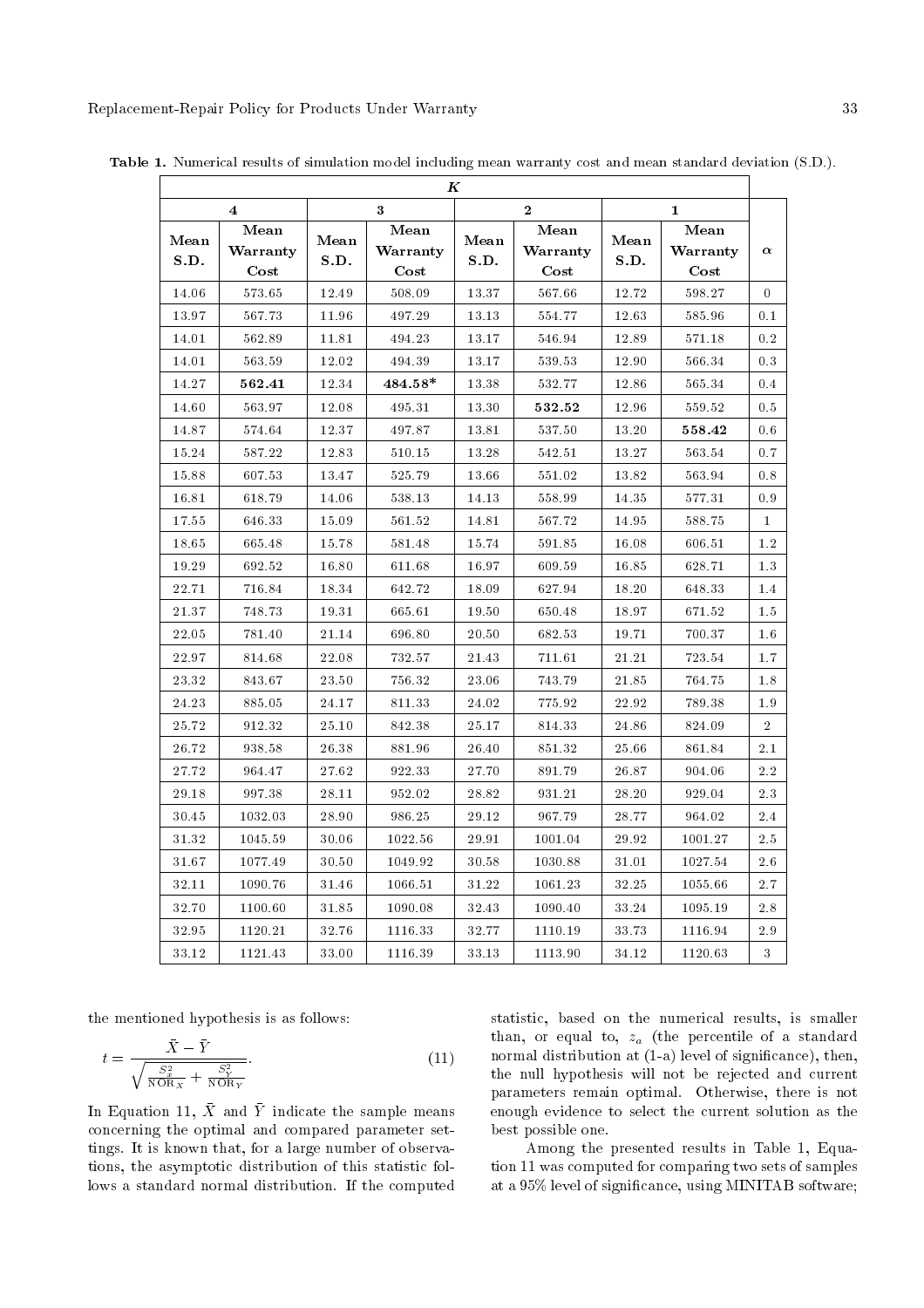the first with  $\alpha = 0.4$  and  $k = 3$  (current optimal) solution) and the second with  $\alpha = 0.3$  and  $k = 3$ (the nearest adjacent). The following software output proved the authors claim, regarding the optimality of  $\alpha = 0.4$  and  $k = 3$ , in comparison with  $\alpha = 0.3$  and  $k = 3$ :

Test of  $\theta^* \leq \theta$  VS  $\theta^* > \theta$ 

| $\sim$ $\sim$ $\sim$ $\sim$  |      |        |  |         |  |  |  |
|------------------------------|------|--------|--|---------|--|--|--|
| Variable                     | N    | Mean   |  | SE Mean |  |  |  |
| $\alpha = 0.4, k = 3$        | 5000 | 484.58 |  | 12.34   |  |  |  |
| $\alpha = 0.3, k = 3$        | 5000 | 494.39 |  | 12.02   |  |  |  |
| $P$ -Value<br>Variable<br>Т. |      |        |  |         |  |  |  |
|                              |      |        |  |         |  |  |  |

 $\alpha = 0.3, k = 3 \mid 0.56 \mid 0.2877$ 

Similar comparisons were performed for other comparable alternatives and the same results were gained. So, the mentioned total expected warranty cost, that is \$484.58, will remain optimal.

As stated previously, by implementing some changes in the model, one can reach some useful results and this model may be transformed to some similar models presented in the literature. So, the model verification seems very easy. For this, another example was chosen that is, to some extent, similar to a previous example presented by Zuo et al. [13]. They used a numerical approach to find the optimal policy for the warranty model. The inputs are as follows:

$$
N = 4, \t T = 3 \text{ years}, \t \mu_1 = 0.5/\text{year},
$$
  
\n
$$
\mu_2 = 2/\text{year}, \t \mu_3 = 3/\text{year}, \t \mu_4 = 3.5/\text{year},
$$
  
\n
$$
P_{12} = 0.9, \t P_{13} = P_{14} = 0, \t P_{23} = 0.6,
$$
  
\n
$$
P_{24} = 0, \t P_{34} = 0.6, \t C_r^{(1)} = $40,
$$
  
\n
$$
C_r^{(2)} = $50, \t C_s^{(3)} = $300, \t C_r^{(4)} = $400,
$$
  
\n
$$
C_m^{(1)} = $300, \t C_m^{(2)} = $500, \t C_m^{(3)} = $600,
$$
  
\n
$$
C_m^{(4)} = $800.
$$

After running the model in V.S., fortunately, the result was completely similar to that presented in their paper. Their optimal parameters were  $K = 3$  and  $\alpha = 0.5$ , with a total warranty servicing cost of \$408. So, to minimize the expected warranty servicing cost when the warranty period is 3 years, the manufacturer should minimally repair all failures, except when the item is in failure state 3 or 4 and the remaining warranty period is longer than 0.5 years. Similarly, the numerical results of this simulation, based on 5,000 replications, obtains  $K = 3$  and  $\alpha = 0.5$  with a nearly equal mean cost of warranty and 7.68 for the standard deviation.

## **CONCLUSIONS**

In this paper, a warranty servicing policy has been developed for a product with  $N$  working states and  $N$  failure states. The policy is characterized by two parameters. For the special case where  $N = 2$ , the optimal parameter values can be calculated analytically. When  $N > 2$ , a simulation procedure has been proposed. The model can be used to minimize the warranty servicing costs of multi-state deteriorating products, using minimal repairs and replacements. The model reported in this paper can be extended in several ways. Some of the many issues that need further study are listed below:

- 1. It has been assumed that the sojourn times are exponential. One can relax this assumption and treat the sojourn time to follow more general distributions, with parameters varying with respect to the state. The power of V.S. software in generating different kinds of random number, makes it easy to analyze very different items, which have their own special specifications.
- 2. The FRW policy is one of the many different warranty policies presented in the literature. One can carry out similar analyses to obtain the optimal repair-replacement strategies for other warranty policies.
- 3. In the authors' model, the deterioration is characterized discretely and gradually through N states. A natural extension is to characterize the deterioration as a continuous variable. This will imply an infinite state space.

### REFERENCES

- 1. Hill, V.L. "A quantitative model for the analysis of warranty policies", Doctoral Dissertation, University of Southern California, Los Angeles, CA (1983).
- 2. Hill, V.L. and Blischke, W.R. "An assessment of alternative models in warranty analysis", J. Inform. Optim. Sci., 8, pp. 33-55 (1987).
- 3. Blischke, W.R. "Mathematical models for analysis of warranty policies", Math. Comput. Model, 13, pp. 1-16 (1990).
- 4. Nguyen, D.G. and Murthy, D.N.P. "A general model for estimating warranty costs for repairable items",  $IIE$ Transactions, 16, pp. 379-386 (1984).
- 5. Nguyen, D.G. and Murthy, D.N.P. "An optimal policy for servicing warranty", Journal of Operational Research Society, 11, pp. 1081-1088 (1986).
- 6. Nguyen, D.G. and Murthy, D.N.P. "Optimal replacerepair strategy for servicing items sold under warranty", European Journal of Operational Research, 39, pp. 206-212 (1989).
- 7. Bohoris, G.A. and Yun, W.Y. \Warranty costs for repairable products under hybrid warranty", IMA Journal of Mathematics Applied in Business and Industry, 6, pp. 13-24 (1995).
- 8. Chun, Y.H. and Tang, K. "Determining the optimal warranty price based on the producer's and customer's risk references", European Journal of Operational Research, **85**, pp. 97-110 (1995).